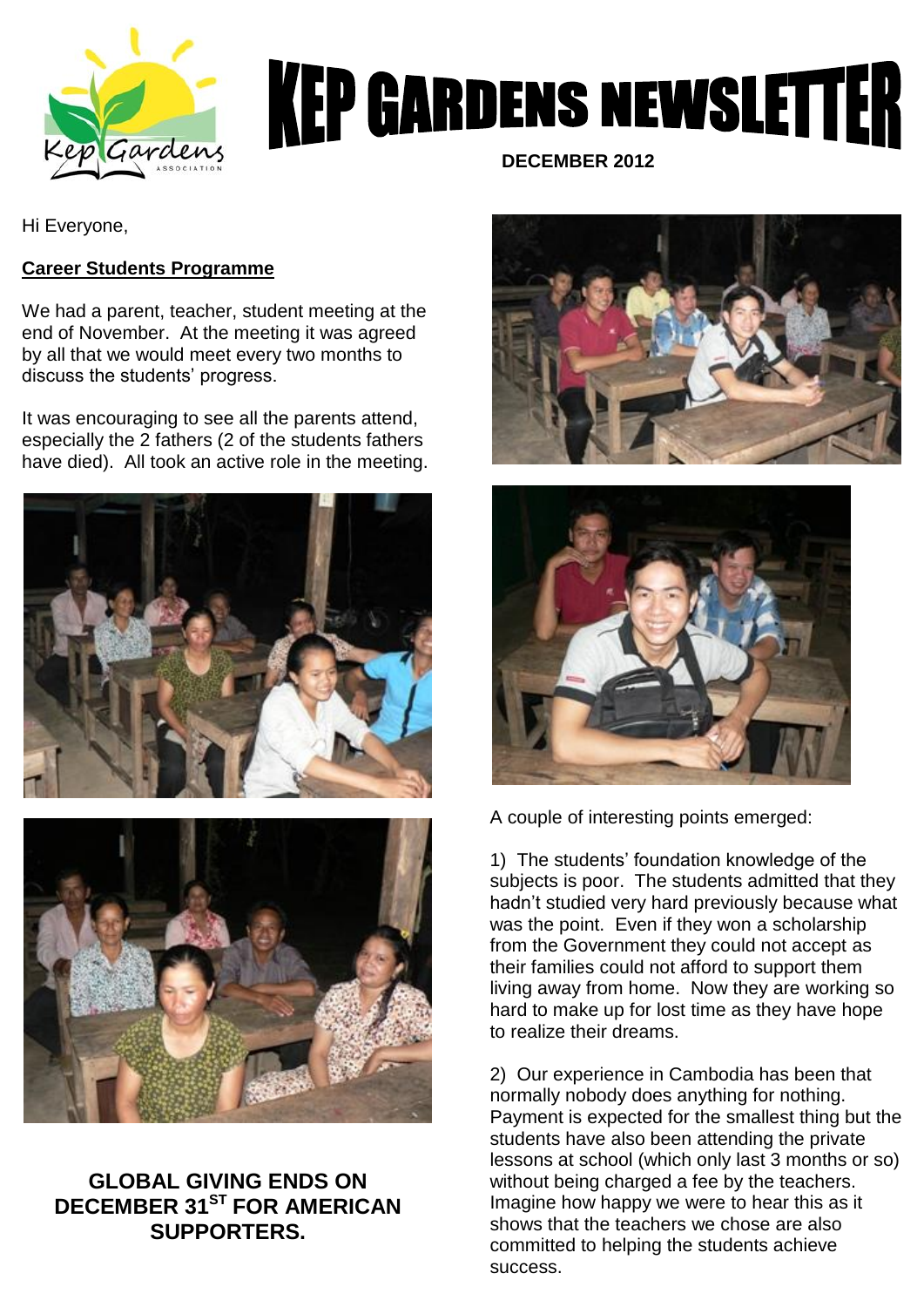

A great team has emerged from this led by Sarak who was a chemistry and physics teacher himself but now works in the Education Department primarily training primary teachers. He, his father and 2 of his brothers are teachers. Education is an important part of their family life. Although he can speak English reasonably well he attends English classes to improve his written English. He has taken on the role of co-ordinator of this project on a voluntary basis. It is important to him that this pilot year succeeds in its aims so it will continue in the future. He has high expectations of the students, teachers and parents and all have no problem working together to achieve his high standards. It is working, everyone is happy and working harder.

We could not run this project so effectively without him due to the language barrier but also his understanding of the Cambodian psyche. He keeps everyone motivated and on their toes.

So much more has come out of this project than 4 students given education opportunities. It is proving that Cambodian people can and will work hard together to achieve something they believe in if given initial direction and financial help. It is a great learning process for all involved and an example of self help when given an opportunity.

We have many opportunities open to us in the Western world regardless of financial standing. In Third World countries they don't, more so in rural areas, and it is gratifying to see a group of people, some illiterate, some educated, joining together to make it happen. OK, only 4 students will benefit this year but the students' success will benefit many people in a rippling effect throughout their family, community and country.

Donors should feel very proud of their contribution

to this project. Don't underestimate the gratitude the students and their families feel for the donors. They cannot express in words how much they appreciate their support but show it in the way they work hard 6 days a week to achieve success to justify the support given to them. Slowly but surely through projects such as Kep Gardens and the Career Student Programme the country will grow and people's everyday struggle to survive will ease. Donors are part of this gradual change by their kind donation.

Meanwhile, the teachers prepare detailed reports on each student every month. We will send a precise of these each month to donors so they can follow the students' progress and share with them any interesting points that arise from the bimonthly combined meetings.

## **MANY, MANY THANKS TO PEOPLE WHO HAVE DONATED TO THIS PROJECT**

#### **HOPE TO HEAR FROM OTHERS WHO MAY LIKE TO JOIN WITH US. TOGETHER WE CAN MAKE A DIFFERENCE.**

## **Driver Safety**

A few more young people have died on the roads recently. Most people in the rural areas do not have a driving licence and haven't learnt any rules of the road (hence the sense of no rules that visitors get). We organized for a senior police official who is also a respected person in the community, to give a talk to our two older classes on driver safety. Hopefully they took heed of his words. We will probably do it again later in the school year and add a bit of practical training into it as well. This was really just a trial to see who we could get and how they would handle it.

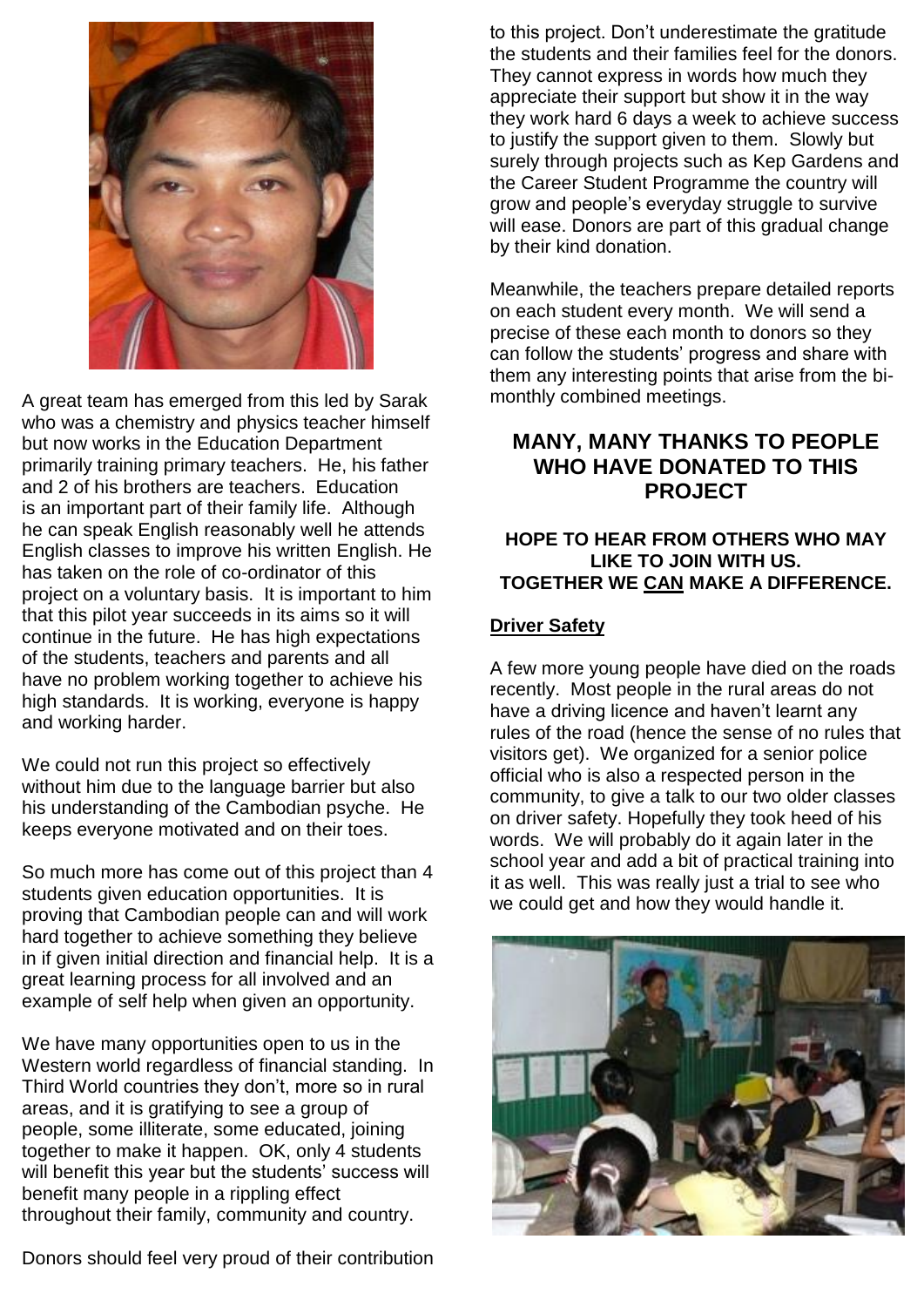A big thank you to Donna and Michael Tasker who visited recently and brought over bits and pieces for the children. A teacher friend of theirs had sent some paints and plasticine. Three of the classes had a great time. Most of the children had never used paints before and I noticed some putting the brush into the paint, putting the brush into the water and then trying to paint with it. They had never seen plasticine before either. Loved it! We are doing words for body parts at the moment so they will have a great time next week adding the bits that I call out eg "Give the boy/girl "3" legs"! Unfortunately they can't paint them and then keep them to take home as we need to keep the plasticine for another time.



Tita's pig







Donna and Michael also brought over some thick work socks for Andrew. He's in heaven!

Thank you also to Helena who I caught up with in Phnom Penh. Helena was over on a working trip and also brought over various bits and pieces. The volleyball net is a great hit thanks Helena.



Good to see more people checking out the Kep Gardens Facebook page.